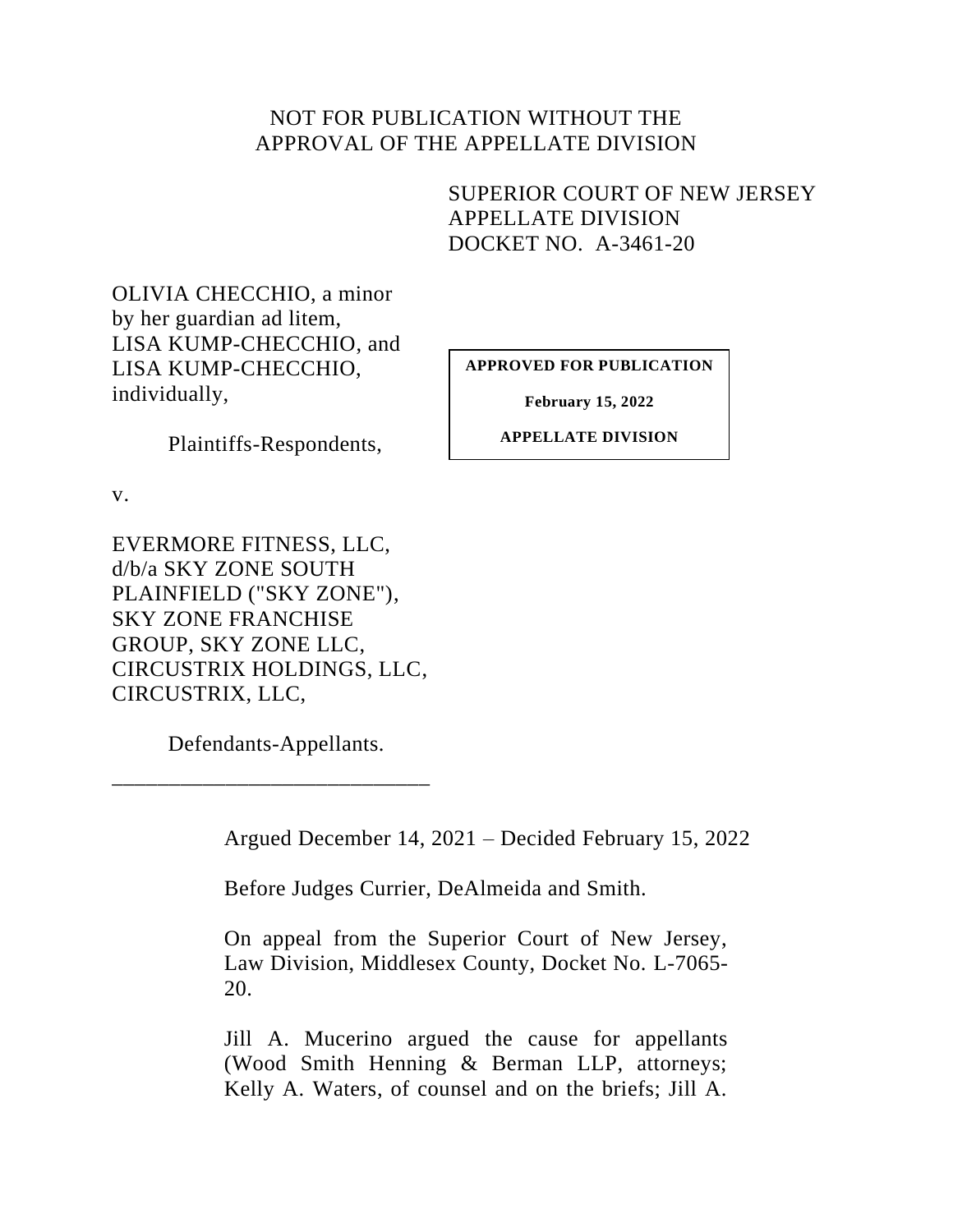Mucerino, Carolynn A. Mudler, and Sean P. Shoolbraid, on the briefs).

Kenneth W. Elwood argued the cause for respondents (Blume, Forte, Fried, Zerres & Molinari, PC, attorneys; Kenneth W. Elwood, on brief).

The opinion of the court was delivered by

CURRIER, J.A.D.

In August 2018, fourteen-year-old Olivia Checchio went to Sky Zone South Plainfield—an indoor trampoline park—with four friends and Gina Valenti—the mother of one of the children. Upon arrival at the park, Valenti signed a document entitled "Participant Agreement, Release and Assumption of Risk (The Agreement) – Sky Zone South Plainfield, NJ" (2018 agreement). The 2018 agreement included an arbitration provision under which the signing adult on behalf of the minor child waived a jury trial and agreed to arbitrate any dispute or claim arising out of the child's use of the Sky Zone premises.

The 2018 agreement also stated:

I understand that this agreement extends forever into the future and will have full force and legal effect each and every time I or my child(ren)/ward(s) visit Sky Zone, whether at the current location or any other location or facility.

. . . .

By signing below, I represent, warrant and certify that I am the parent, legal guardian, or power-of-attorney of the above listed [c]hild(ren) and have the authority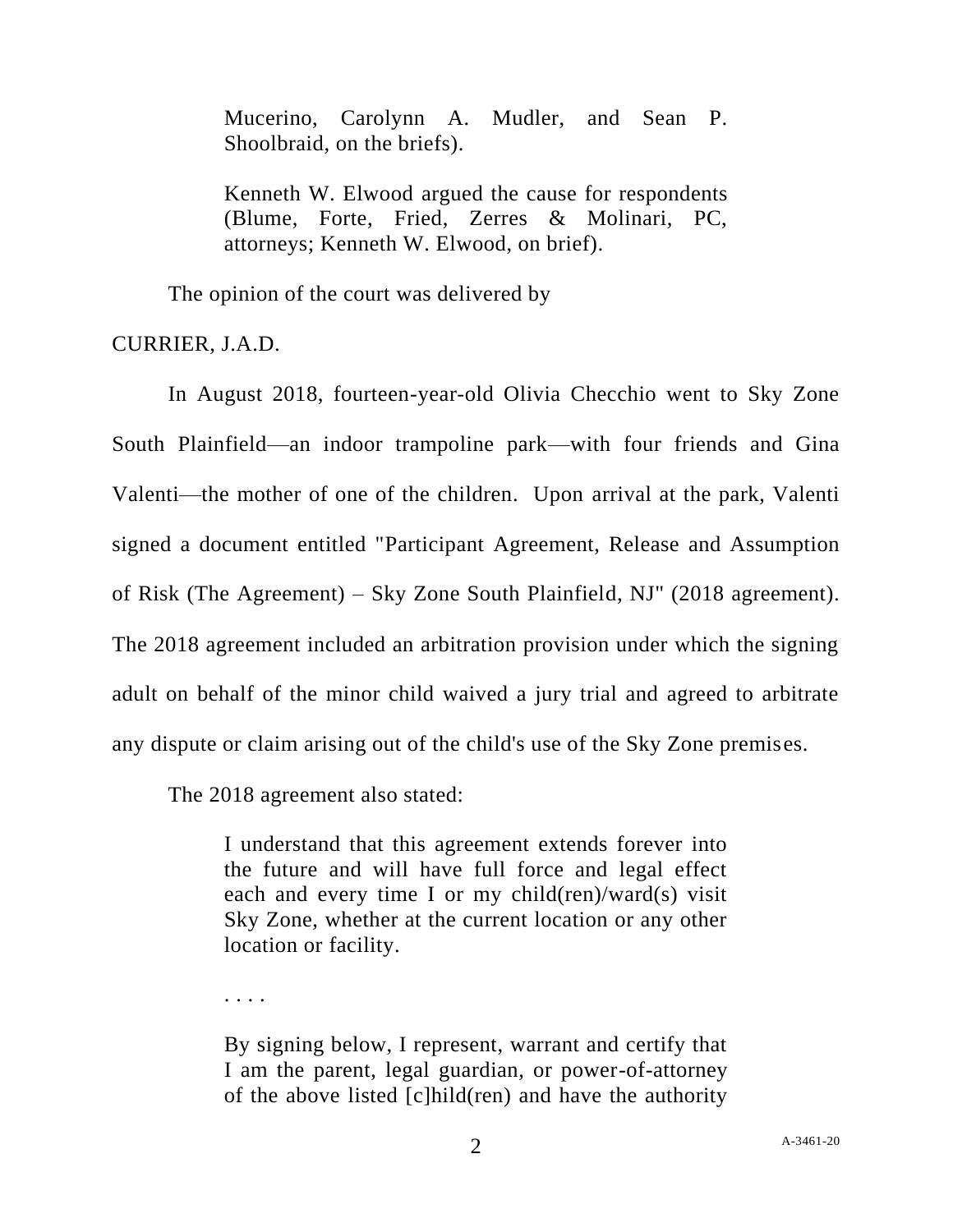to execute this [a]greement on his/her or their behalf and to act on his/her or their behalf.

Valenti was not Olivia's<sup>1</sup> parent, legal guardian, or holder of a power-ofattorney.

After Olivia was injured while using the facilities, her mother, Lisa Kump-Checchio, filed a suit on behalf of Olivia and for her own individual claims. Defendants<sup>2</sup> moved to enforce the arbitration agreement. The trial court denied the motion, stating that because Valenti signed the arbitration agreement Olivia's parents "never agreed to the arbitration provision and . . . mutual consent [was] lacking."

Defendants moved for reconsideration, including in their application five agreements signed by Lisa on behalf of Olivia when she had taken Olivia to Sky Zone on five occasions in 2016 (2016 agreements). The judge granted defendants' motion for reconsideration on April 25, 2021. He found that, because Lisa signed five prior agreements, she "realized when the child was going to the park . . . Ms. Valenti was going to be confronted with a release that she had to sign in order to let the kids in the park." Therefore, the trial court found Valenti had actual and apparent authority to sign the arbitration agreement.

<sup>&</sup>lt;sup>1</sup> We refer to plaintiffs by their first names for clarity.

 $2$  We refer to all defendants collectively as defendants.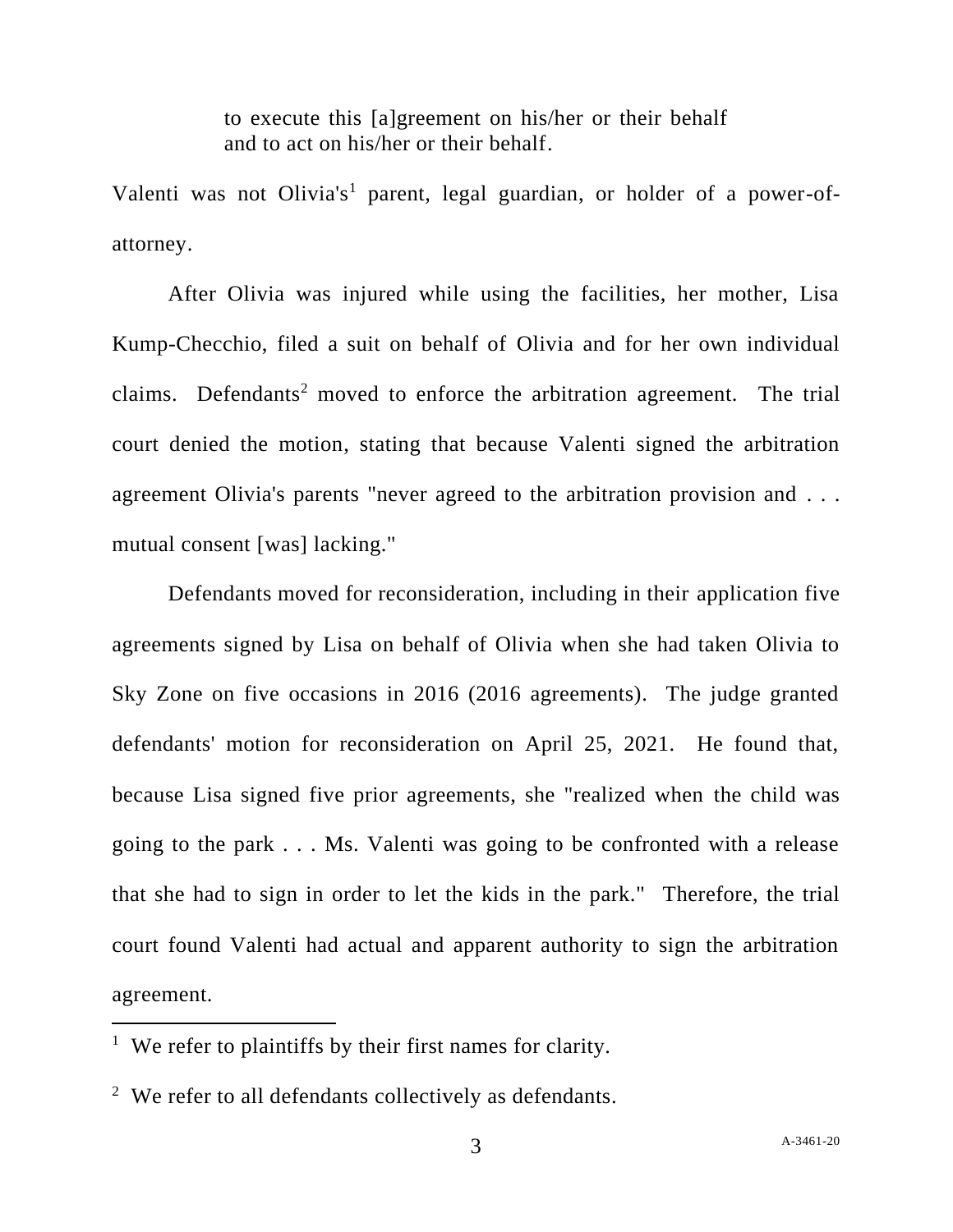Two weeks later, this court issued its decision in Gayles v. Sky Zone Trampoline Park, 468 N.J. Super. 17, 21-22 (App. Div. 2021), finding that a non-parent lacked apparent authority to sign defendants' waiver agreement on behalf of a minor child and therefore, the plaintiffs were not bound by the defendant's arbitration agreement. Plaintiffs moved for reconsideration of the April 25, 2021 order. The judge granted the motion on June 17, 2021, vacating the April 25, 2021 order and restoring the matter to the active trial docket. The court found there was "no evidence that [Lisa] . . . actually gave authority to . . . [Ms. Valenti] to waive [Lisa's] child's rights."

Defendants appeal from the June 17, 2021 order, contending Valenti had apparent authority to sign the 2018 agreement on behalf of Olivia and the trial court misapprehended the law established in Gayles.

Our review of an interpretation of a contract, including an arbitration clause, is de novo. Goffe v. Foulke Mgmt. Corp., 238 N.J. 191, 207 (2019); Kieffer v. Best Buy, 205 N.J. 213, 222 (2011). "Whether a contractual arbitration provision is enforceable is a question of law, and we need not defer to the interpretative analysis of the trial . . . courts unless we find it persuasive." Skuse v. Pfizer, Inc., 244 N.J. 30, 46 (2020) (citing Kernahan v. Home Warranty Adm'r of Fla., Inc., 236 N.J. 301, 316 (2019)).

A-3461-20 4 Defendants assert that Lisa's execution of the 2016 agreements on behalf of Olivia on five prior occasions when she brought Olivia to Sky Zone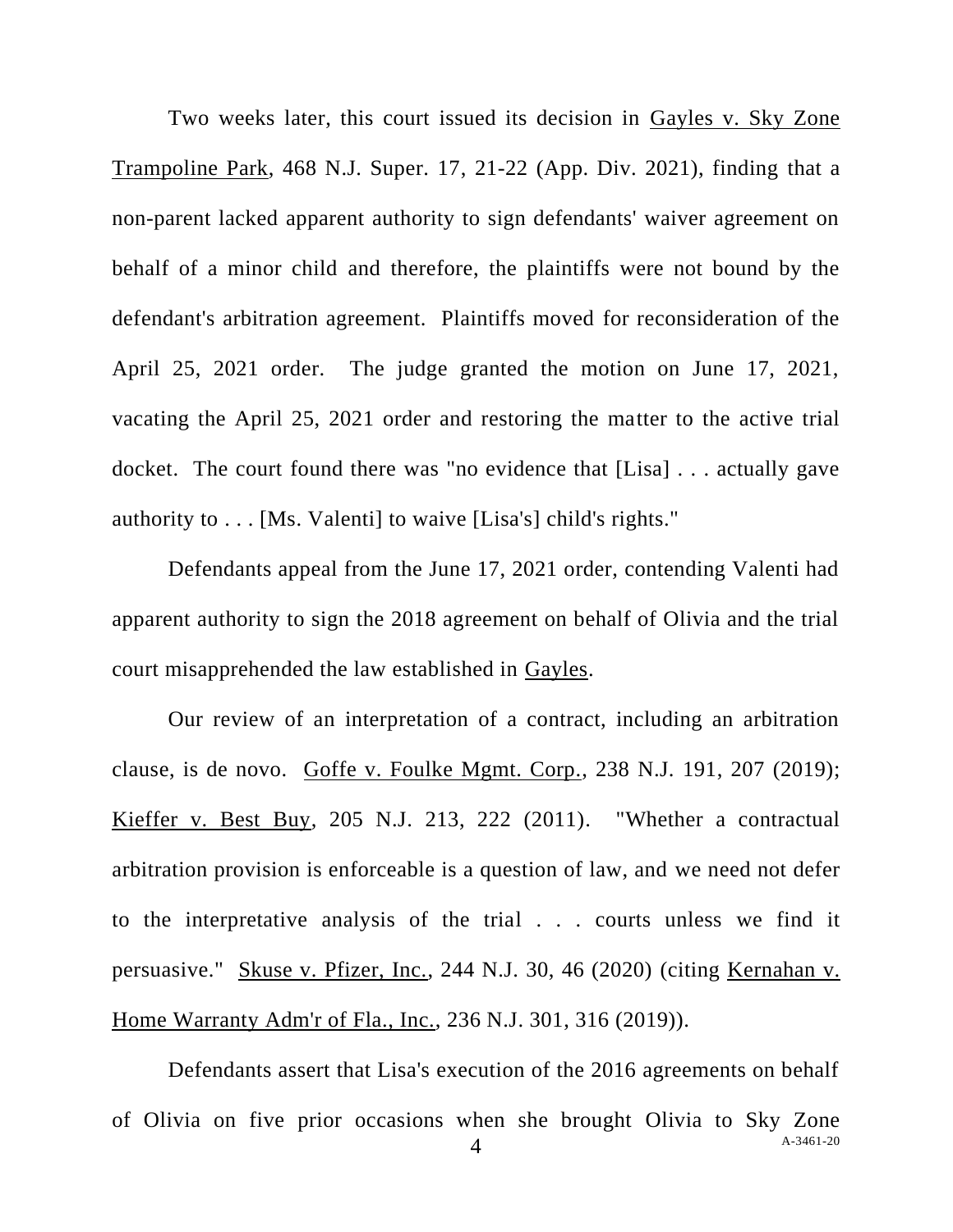demonstrates a pattern of conduct sufficient to find Valenti had actual and apparent authority to sign the 2018 agreement when Valenti brought Olivia to the park. We disagree.

Although defense counsel asserted during oral arguments before this court that Valenti had actual and apparent authority to execute the agreement on behalf of Olivia, defendants did not produce any authority in their briefs or during argument to support a finding of actual authority. And the evidence in the record does not sustain a finding of any manifestation made by Lisa to Valenti to expressly imbue Valenti with the power to waive any rights regarding any claims Olivia was entitled to pursue against Sky Zone. Lisa did not sign an agreement waiving Olivia's rights to a jury trial on the day Olivia was injured. Valenti never testified that Lisa gave her the specific authority to waive Olivia's rights regarding any personal injury claim that might arise from Olivia's time at the park.

Instead, defendants assert Valenti had apparent authority to execute the agreement and to bind Olivia (and Lisa) to its contents. We turn then to a scrutiny of those principles.

 $\overline{5}$  A-3461-20 Apparent authority focuses on a third party's reasonable expectations in their interactions with the principal's agent. N.J. Laws.' Fund for Client Prot. v. Stewart Title Guar. Co., 203 N.J. 208, 220 (2010). "Apparent authority arises 'when a third party reasonably believes the actor has authority to act on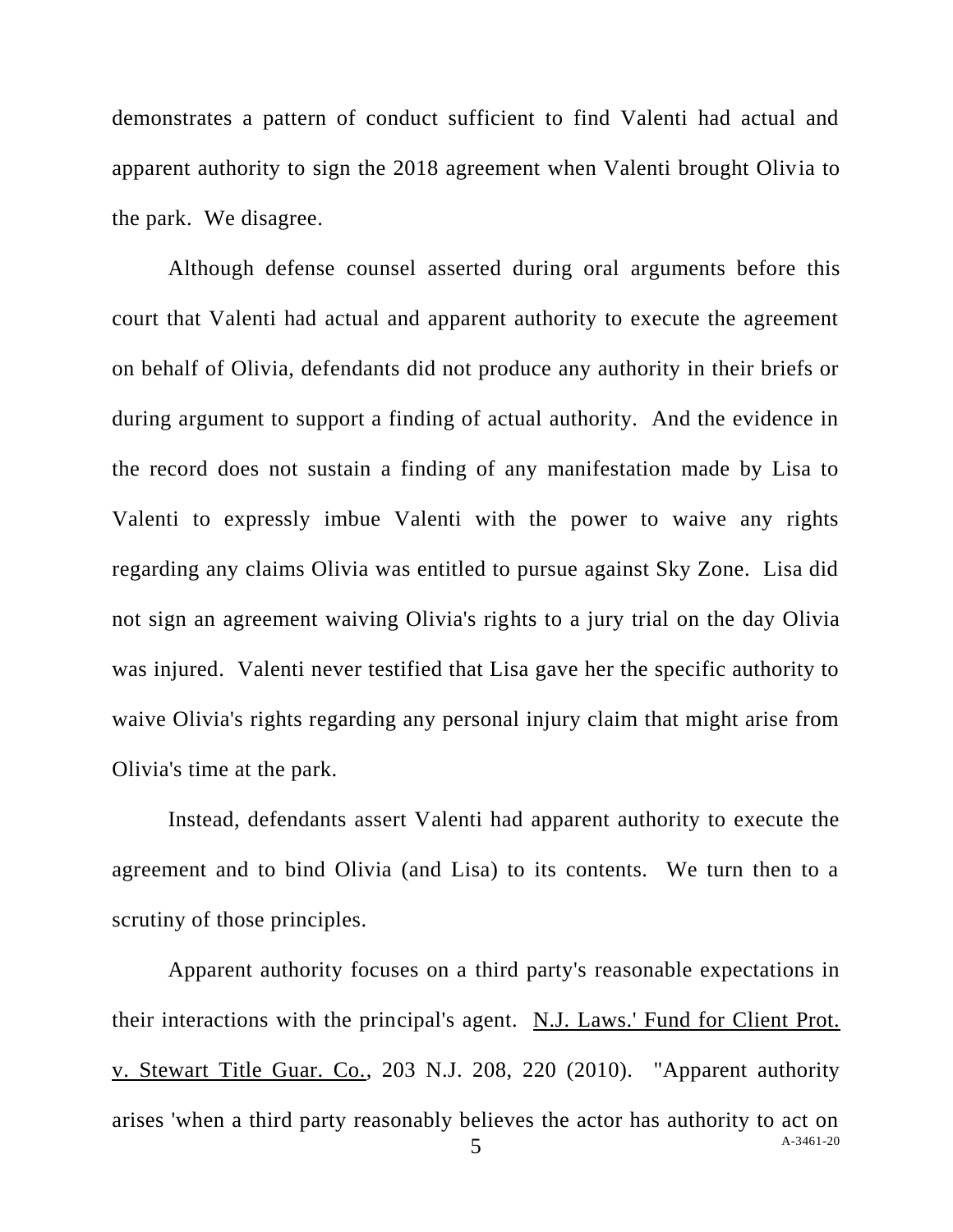behalf of the principal and that belief is traceable to the principal's manifestations.'" Ibid. (quoting Restatement (Third) of Agency § 2.03 (Am. Law Inst. 2006)). "There need not be an agreement between [the principal and agent] specifying an agency relationship; rather, 'the law will look at their conduct and not to their intent or their words as between themselves but to their factual relation.'" Sears Mortg. Corp. v. Rose, 134 N.J. 326, 337 (1993) (quoting Henningsen v. Bloomfield Motors, 32 N.J. 358, 374 (1960)).

The party seeking to rely on the apparent agency relationship must establish:

> (1) that the appearance of authority has been created by the conduct of the alleged principal and it cannot be established alone and solely by proof of [conduct by] the supposed agent; (2) that a third party has relied on the agent's apparent authority to act for a principal; and (3) that the reliance was reasonable under the circumstances.

> [Mercer v. Weyerhaeuser Co., 324 N.J. Super. 290, 317-18 (App. Div. 1999) (alteration in original) (citations and quotation marks omitted).]

And, when determining an agent's apparent authority, courts should not focus on the alleged agent's actions, but must look to the conduct of the alleged principal. Id. at 318.

As noted, we recently considered and rejected an identical apparent authority argument proffered in Gayles. There, the minor plaintiff was also injured while playing at the defendants' trampoline park. 468 N.J. Super at 19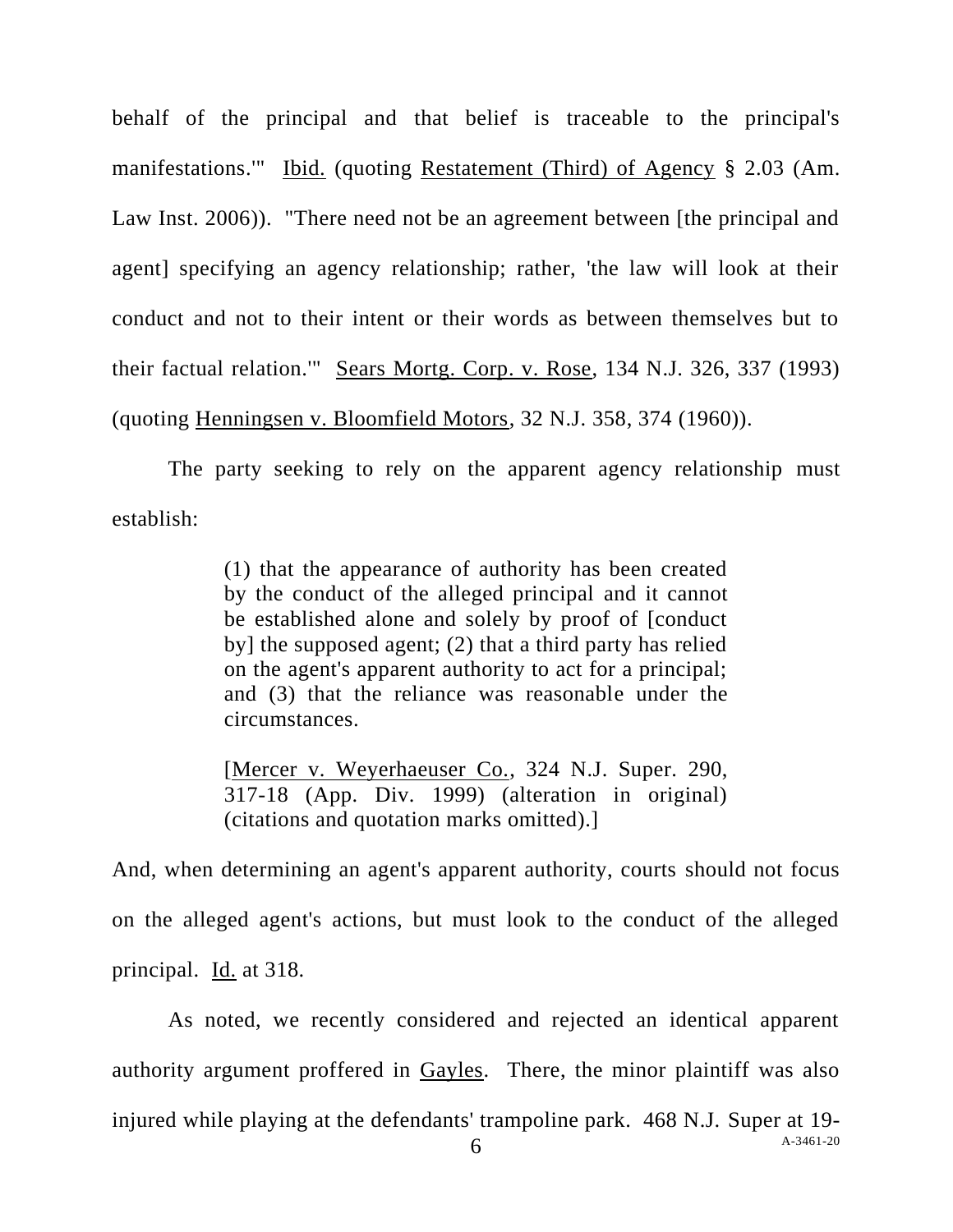21. The minor's friend's mother signed an agreement on the minor's behalf that was required for admission to the park. The agreement contained a similar arbitration provision. Id. at 20. We found that a non-parent lacked apparent authority to sign a waiver agreement and therefore, the minor and his mother were not bound by the arbitration agreement. Id. at 21-22.

However, defendants contend Gayles is distinguishable from the circumstances here because Lisa executed an agreement on behalf of Olivia when she took her to the park on five prior occasions in 2016. Defendants do not seek to enforce the 2016 agreements. Instead, defendants urge that the agreements demonstrate a pattern of prior conduct, and, therefore, establish apparent authority. We are not persuaded.

The 2016 agreements did not vest Valenti with the authority to enter into the 2018 agreement or any future agreement on Olivia's behalf. Nor do the 2016 agreements manifest any understanding on Lisa's part that Valenti or any other adult could sign a future waiver agreement in the place of Lisa or on Olivia's behalf. To the contrary, the 2016 agreements state that any "DISPUTE SHALL BE BROUGHT WITHIN ONE YEAR OF THE DATE OF THIS AGREEMENT AND WILL BE DETERMINED BY BINDING ARBITRATION." Therefore, under the 2016 agreements, Lisa only waived Olivia's trial rights as to the events that occurred on the specific date of each of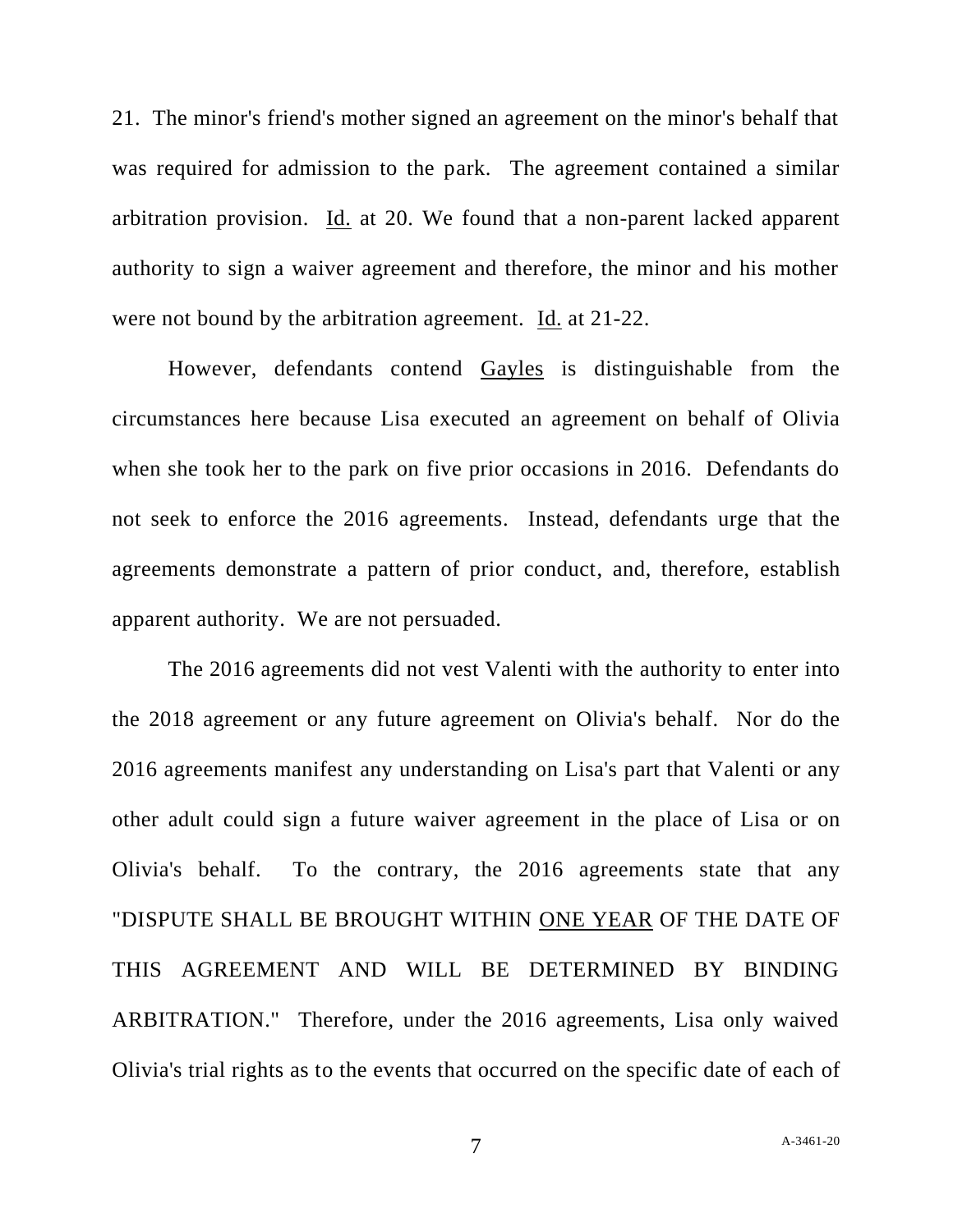those visits in 2016, and the parties were required to arbitrate any claims within a year of each agreement.

Furthermore, unlike the 2018 agreement, the 2016 agreements did not include the clause stating the agreement "extends forever into the future and will have full force and legal effect each and every time I or my child(ren)/ward(s) visit Sky Zone, whether at the current location or any other location or facility."<sup>3</sup> The 2016 agreements contained different language than the 2018 agreement. There is no evidence Lisa would have signed the 2018 agreement. And, Lisa's prior execution of the agreement did not establish a pattern that she would authorize another person to sign an agreement on behalf of her daughter. Therefore, the 2016 agreements do not establish Valenti had apparent authority to waive Olivia's trial rights under the 2018 agreement.

Finally, defendants were unaware of the 2016 agreements when Olivia and Valenti came to the trampoline park in August 2018. Defendants did not find the 2016 agreements until after the court ruled on the initial motion to dismiss the complaint and compel arbitration. Therefore, defendants could not

<sup>&</sup>lt;sup>3</sup> The points raised in this appeal do not require us to address whether this language in the 2018 agreement is enforceable. But see Cottrell v. Holtzberg, 468 N.J. Super. 59, 72-73 (App. Div. 2021) (holding that an arbitration agreement governing the plaintiff's initial admission to the defendant's nursing home is insufficient to demonstrate assent to arbitrate claims related to a subsequent admission to the nursing home).